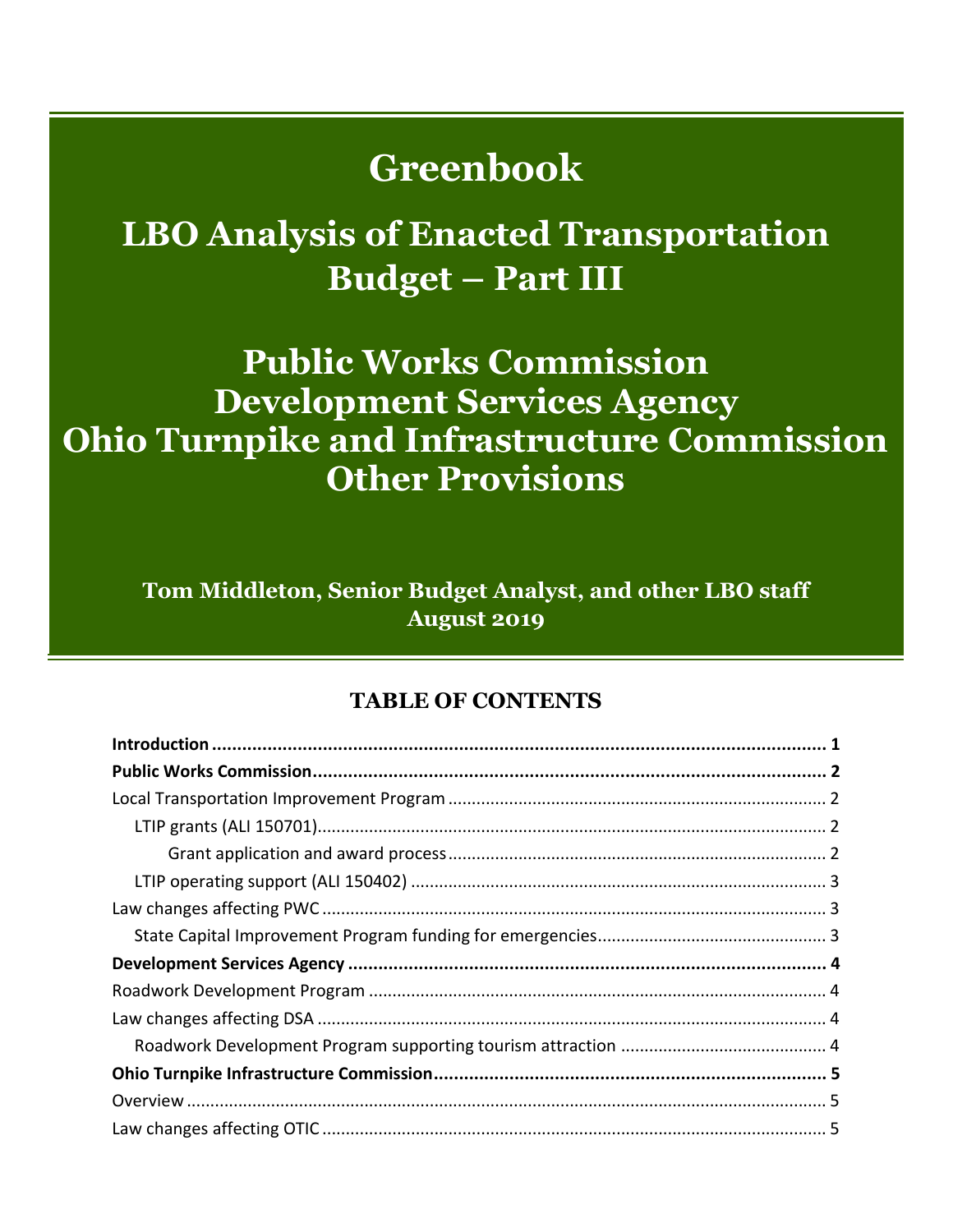| Authority to levy taxes for infrastructure projects - Southwest Ohio Regional |
|-------------------------------------------------------------------------------|
|                                                                               |
|                                                                               |
|                                                                               |
|                                                                               |
|                                                                               |
|                                                                               |
|                                                                               |

#### Attachments:

PWC Appropriation Spreadsheet **DSA Appropriation Spreadsheet**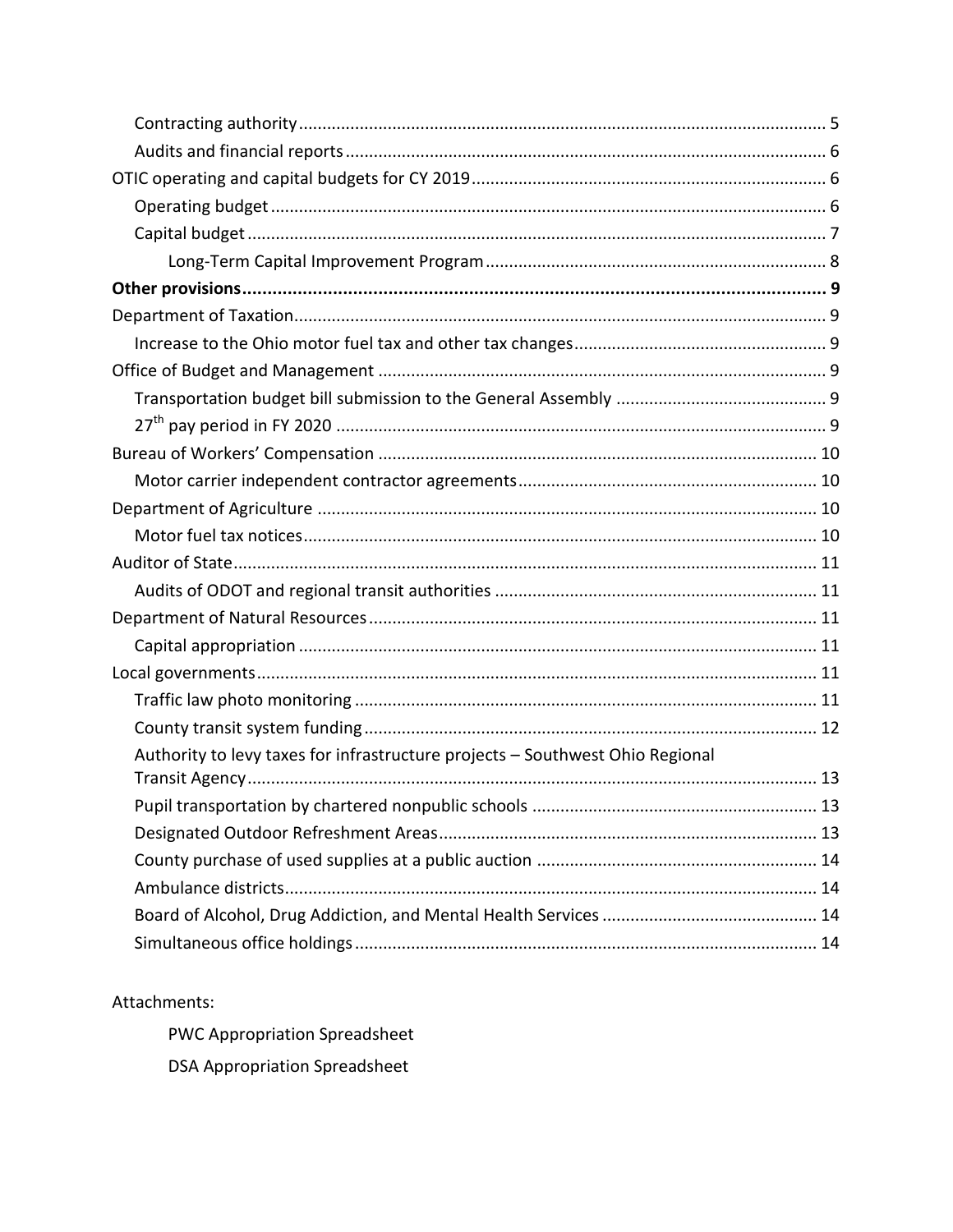## **LBO Greenbook**

# **Transportation Budget – Other Agencies**

## <span id="page-2-0"></span>**Introduction**

The Ohio Department of Transportation (ODOT) and the Department of Public Safety (DPS) are the two main agencies that are funded in the transportation budget bill, H.B. 62. Part I and Part II of the Greenbook for H.B. 62 analyze the enacted budget for ODOT and DPS, respectively. Together, ODOT and DPS account for 98.2% of the FY 2020-FY 2021 biennial appropriation total provided in H.B. 62.

Two other state agencies receive appropriations in H.B. 62: the Public Works Commission (PWC) to operate the Local Infrastructure Improvement Program, and the Development Services Agency (DSA) to administer the Roadwork Development Grant Program. These programs make up the remaining 1.8% of all H.B. 62 appropriations, and are analyzed in this Part III of the Greenbook for H.B. 62.

Part III also provides an overview of the Ohio Turnpike and Infrastructure Commission (OTIC) and its operating and capital budget for calendar year (CY) 2019. OTIC is a state agency but is not appropriated money from any state funds included in the transportation budget or the main operating budget. However, OTIC is required to submit its proposed budget to the Office of Budget and Management, the General Assembly, and the Legislative Service Commission under R.C. 5537.17.

Finally, H.B. 62 includes statutory and uncodified law changes that affect other state agencies and political subdivisions. These provisions and their fiscal effects are summarized in a section immediately following the analysis of the enacted budget for PWC and DSA and the overview of the OTIC budget. The statutory and uncodified language affecting ODOT and DPS are discussed within Parts I and II of this Greenbook. A comprehensive listing of these changes can be found in the LSC Comparison Document for H.B. 62.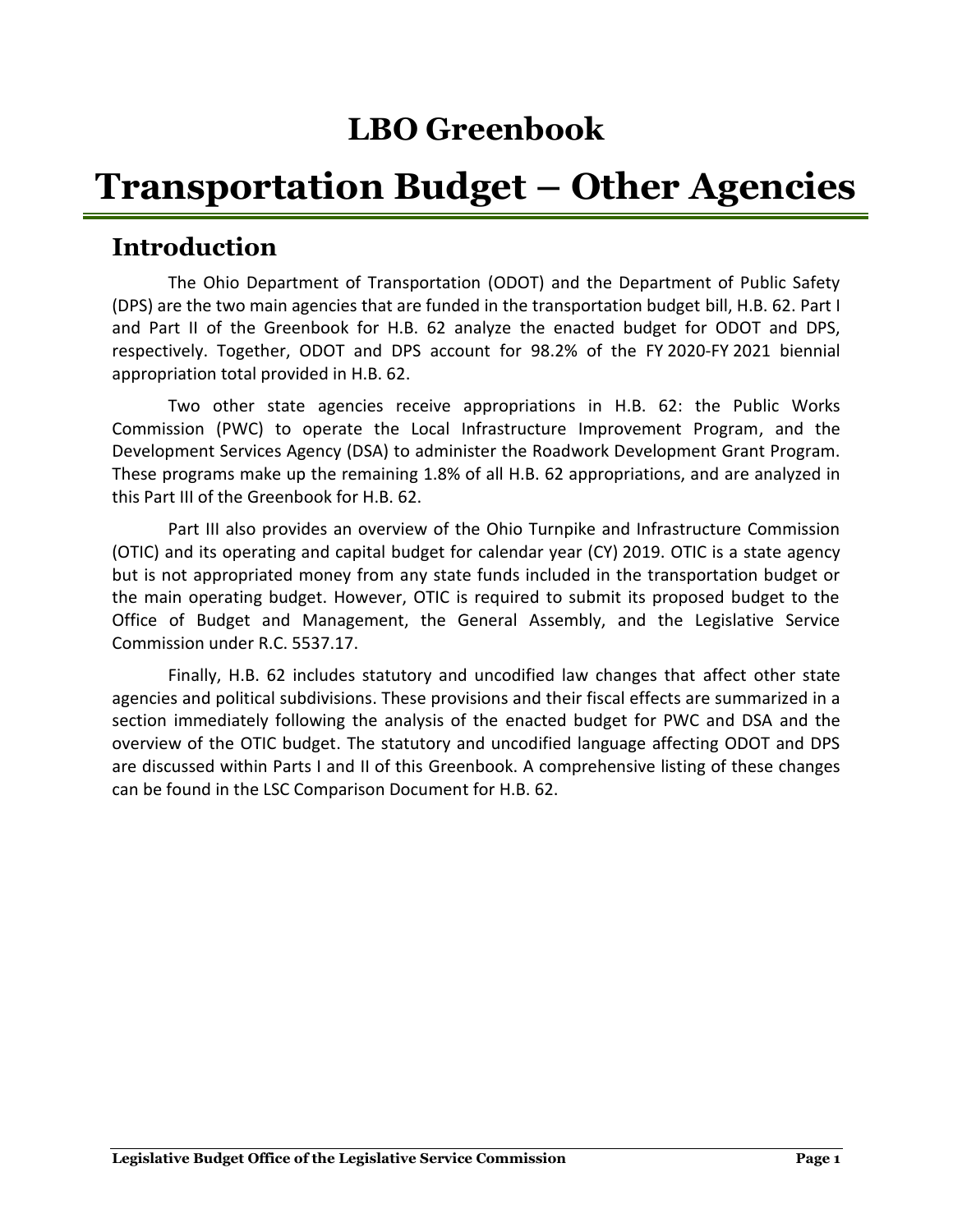## <span id="page-3-0"></span>**Public Works Commission**

#### <span id="page-3-1"></span>**Local Transportation Improvement Program**

H.B. 62 provides about \$63.3 million in each year to fund PWC's Local Transportation Improvement Program (LTIP), in operation since FY 1989. LTIP provides grant funding to local governments for road and bridge projects. The program is funded by a share of the revenue generated by the Ohio motor fuel tax (MFT), with PWC's share of MFT revenue deposited into the Local Transportation Improvement Program Fund (Fund 7052). Because LTIP is supported by distributions from the MFT, the funding for the program, including administrative costs, is appropriated under the transportation budget bill.<sup>1</sup>

| Fund/ALI                                                                      |          | <b>FY 2019</b><br>Actual | <b>FY 2020</b><br><b>Appropriation</b> | <b>FY 2021</b><br>Appropriation |
|-------------------------------------------------------------------------------|----------|--------------------------|----------------------------------------|---------------------------------|
| Fund 7052 ALI 150701, Local Transportation<br><b>Improvement Program</b>      |          | \$59,393,276             | \$63,000,000                           | \$63,000,000                    |
|                                                                               | % change |                          | 6.1%                                   | 0.0%                            |
| Fund 7052 ALI 150402, Local Transportation<br>Improvement Program - Operating |          | \$242,992                | \$374,938                              | \$303,311                       |
|                                                                               | % change |                          | 54.3%                                  | $-19.1%$                        |
| <b>Local Transportation Improvement Program total</b>                         |          | \$59,636,268             | \$63,374,938                           | \$63,303,311                    |
|                                                                               | % change |                          | 6.3%                                   | $-0.1%$                         |

## <span id="page-3-2"></span>**LTIP grants (ALI 150701)**

 $\overline{a}$ 

This line item is used to award grants to local governments for road and bridge projects. Although the number of projects funded by LTIP varies from year to year, PWC anticipates that the \$63 million in funding each fiscal year will cover awards for approximately 350 projects over the course of the FY 2020-FY 2021 biennium, or program year (PY) 33 and PY 34 of LTIP. In addition, continuing temporary law allows for prior years' unused funds to be reappropriated. Consequently, there may be more residual funding available for LTIP grants in FY 2020 and FY 2021 beyond the amounts provided under H.B. 62.

#### **Grant application and award process**

<span id="page-3-3"></span>LTIP funding is allocated annually on a per capita basis to each of the 19 district public works integrating committees (DPWICs) representing regions across Ohio. The membership of DPWICs consists of local officials representing all levels of government. LTIP grants may cover up to 100% of project costs. Eligible costs include property and facility acquisition, engineering

 $<sup>1</sup>$  In addition to LTIP, PWC oversees two other programs: the State Capital Improvement Program (SCIP)</sup> and a greenspace component of the Clean Ohio Conservation Program (COCP). These two other programs are funded by general obligation (GO) bonds. Funding for these PWC programs is appropriated under the capital budget bill, while the debt service on the bonds and funding for the operating costs of SCIP and COCP is appropriated under the main operating budget bill.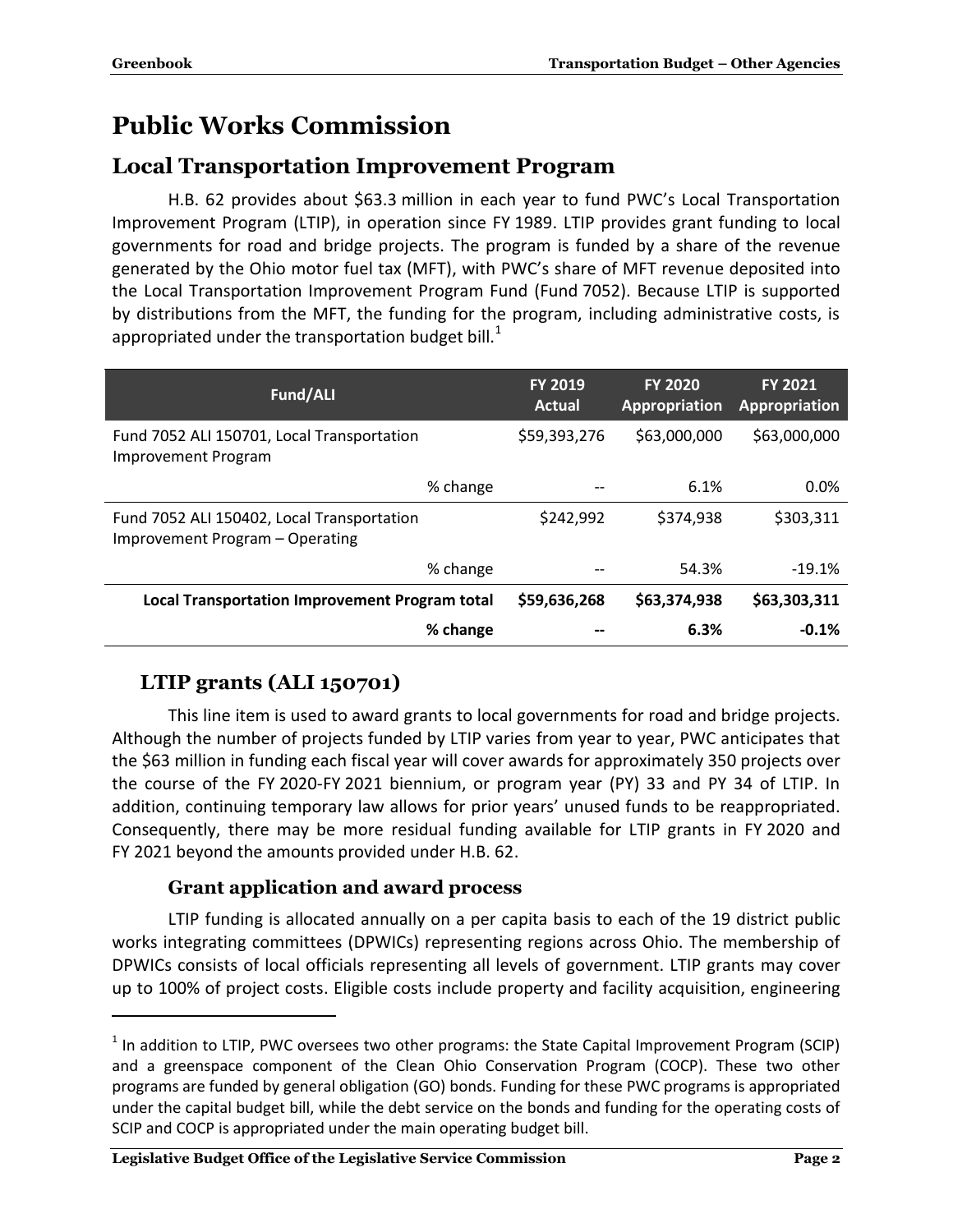and design, and construction. Each DPWIC has some discretion in evaluating and scoring applications using a locally developed methodology based on certain statutory criteria. These evaluation criteria focus on the financial need of the subdivision, the project's strategic importance to the district and subdivision, and emphasize the repair and replacement of infrastructure rather than new and expansionary infrastructure. After scoring the projects, a DPWIC creates a list of high-priority projects. PWC then reviews the project selection and evaluation methodology to ensure objective decision-making. Once approved, a formal agreement is issued, with PWC providing technical assistance through the project's completion.

## <span id="page-4-0"></span>**LTIP operating support (ALI 150402)**

Spending from line item 150402 supports LTIP's administrative expenses, which are funded by investment income on revenues in Fund 7052. Administrative expenses include costs for project monitoring, processing disbursement requests, maintaining PWC's information systems, and preparing financial reports. LTIP comprises about 20% of total administrative costs among the three infrastructure programs under PWC's purview. As mentioned previously, PWC expects to approve approximately 350 LTIP projects for PY 33 and PY 34.

The increase in funding under line item 150402 is mostly attributable to PWC's intention to develop a new information technology (IT) platform to process applications and track PWC projects. Since this project will benefit all three PWC infrastructure programs (LTIP, SCIP, and COCP), the costs of the project will be split among the operating line items of each program. LTIP's share of these costs is projected to be almost \$80,000 in FY 2020 and \$9,000 in FY 2021, covering 20% of total project costs. In total, PWC will pay approximately \$444,000 for the IT project.

## <span id="page-4-2"></span><span id="page-4-1"></span>**Law changes affecting PWC**

 $\overline{a}$ 

#### **State Capital Improvement Program funding for emergencies**

Under continuing law, PWC operates the State Capital Improvement Program (SCIP), a separate infrastructure program that is funded under the capital budget bill and the main operating budget bill.<sup>2</sup> Within SCIP funding, R.C. 164.08 allows a set-aside amount of up to 2% of annual funding that PWC may designate for emergency infrastructure projects in communities throughout Ohio. H.B. 62 amends this law to allow up to 6% of annual SCIP funding to be used for emergencies, at the discretion of PWC. This increase would go into effect in FY 2022, thus there is no fiscal effect during the current FY 2020-FY 2021 biennium.

In FY 2022 and beyond, any additional funding set aside for emergencies from SCIP will be dependent on capital appropriations in FY 2022 and future fiscal years. If the full \$200 million that would be eligible for SCIP in FY 2022 is appropriated, for example, SCIP funding for emergencies could potentially rise from \$4.0 million (2% of \$200 million) to \$12.0 million (6% of \$200 million) in FY 2022. Correspondingly, there would be an offsetting decrease in available funding for other SCIP projects.

<sup>&</sup>lt;sup>2</sup> For more information on SCIP funding, see the Greenbook for PWC at [https://www.lsc.ohio.gov/](https://www.lsc.ohio.gov/pages/budget/current/CurrentGA.aspx?Budget=MainOperating&ID=MainOperating&Version=contentFI) [pages/budget/current/CurrentGA.aspx?Budget=MainOperating&ID=MainOperating&Version=contentFI.](https://www.lsc.ohio.gov/pages/budget/current/CurrentGA.aspx?Budget=MainOperating&ID=MainOperating&Version=contentFI)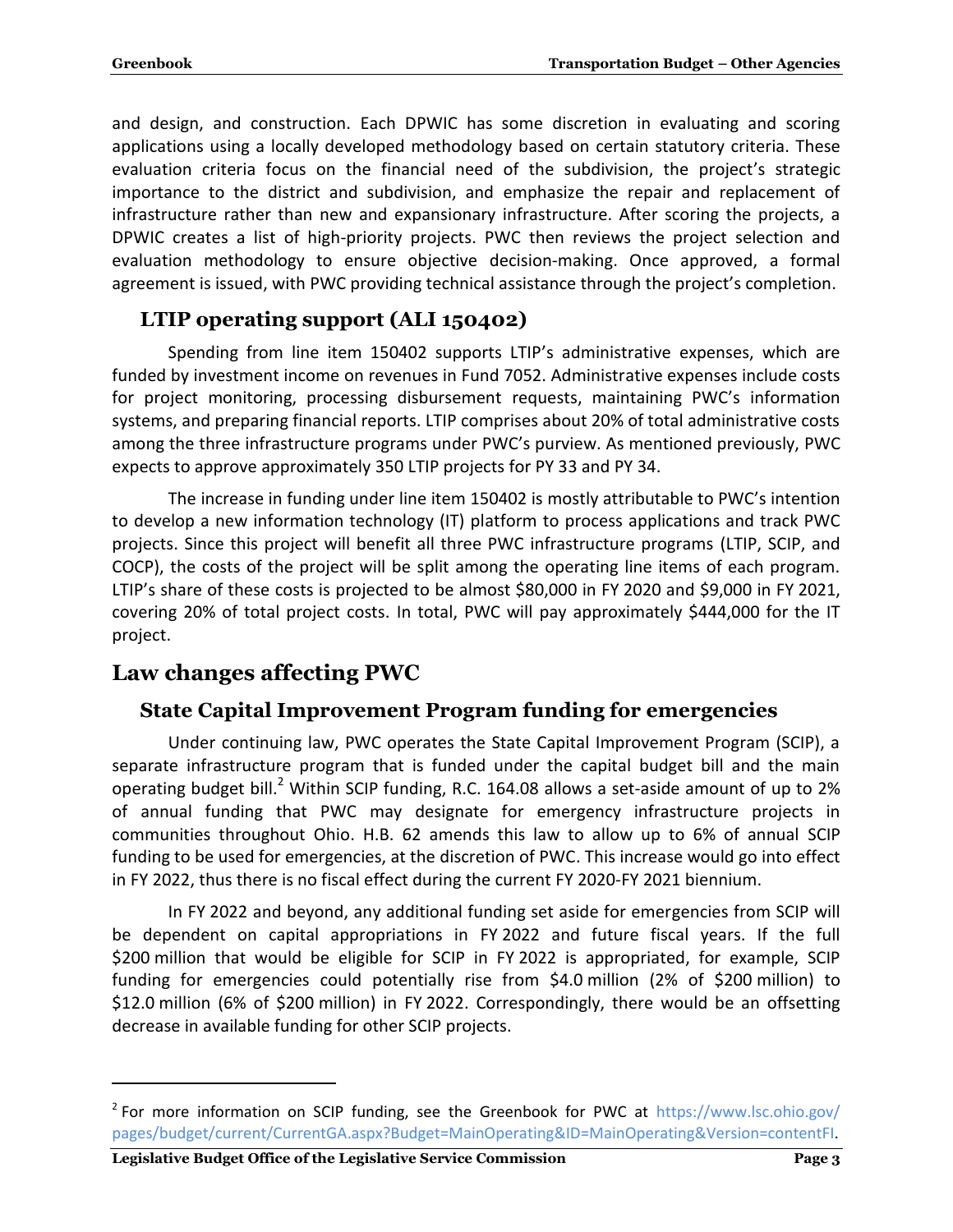## <span id="page-5-0"></span>**Development Services Agency**

## <span id="page-5-1"></span>**Roadwork Development Program**

The transportation budget also provides funding for the Roadwork Development Program overseen by the Development Services Agency (DSA). This funding is appropriated under the transportation budget because it comes from a portion of motor fuel tax (MFT) proceeds transferred from the Highway Operating Fund (Fund 7002) under ODOT's purview.

| Fund/ALI                              |          | <b>FY 2019</b><br><b>Actual</b>       | <b>FY 2020</b> | <b>FY 2021</b><br>Appropriation Appropriation |  |
|---------------------------------------|----------|---------------------------------------|----------------|-----------------------------------------------|--|
| 4W00 ALI 195629, Roadwork Development |          | \$9,459,889                           | \$15,200,000   | \$15,200,000                                  |  |
|                                       | % change | $\hspace{0.05cm}$ – $\hspace{0.05cm}$ | 60.7%          | $0.0\%$                                       |  |

H.B. 62 provides continuation funding of \$15.2 million each fiscal year for the Roadwork Development Program, the same as has been appropriated since FY 2012. The program is funded by quarterly transfers of MFT revenue to the Roadwork Development Fund (Fund 4W00) under the DSA budget from the Highway Operating Fund (Fund 7002) used by ODOT. Because the use of Ohio MFT is restricted under Article XII, Section 5a of the Ohio Constitution, Roadwork Development grants are limited to projects that improve public roads and highways and may not be used for other economic development purposes. Eligible costs include widening, paving, road construction and reconstruction, and right-of-way infrastructure improvements such as sewer or utility lines. Because some projects take multiple years to complete from design to construction, grant awards may not actually be spent for one or more fiscal years. While FY 2019 expenditures totaled \$9.5 million, as of August 8, 2019, there remained approximately \$18.7 million in outstanding encumbrances for roadwork development projects supported by this line item. Approximately \$9.2 million of the total outstanding encumbrances were awarded in FY 2019. All Roadwork Development grants are subject to Controlling Board approval.

## <span id="page-5-3"></span><span id="page-5-2"></span>**Law changes affecting DSA**

#### **Roadwork Development Program supporting tourism attraction**

H.B. 62 amends R.C. 122.14 to specifically allow Fund 4W00 to be used for the construction and maintenance of public roads that provide or improve access to tourism attractions. The fiscal effect is presumably minimal, since the law already allows the fund to be used "to make road improvements associated with retaining or attracting business"; however, this could potentially add clarity to the types of eligible projects that may be awarded grants under the program.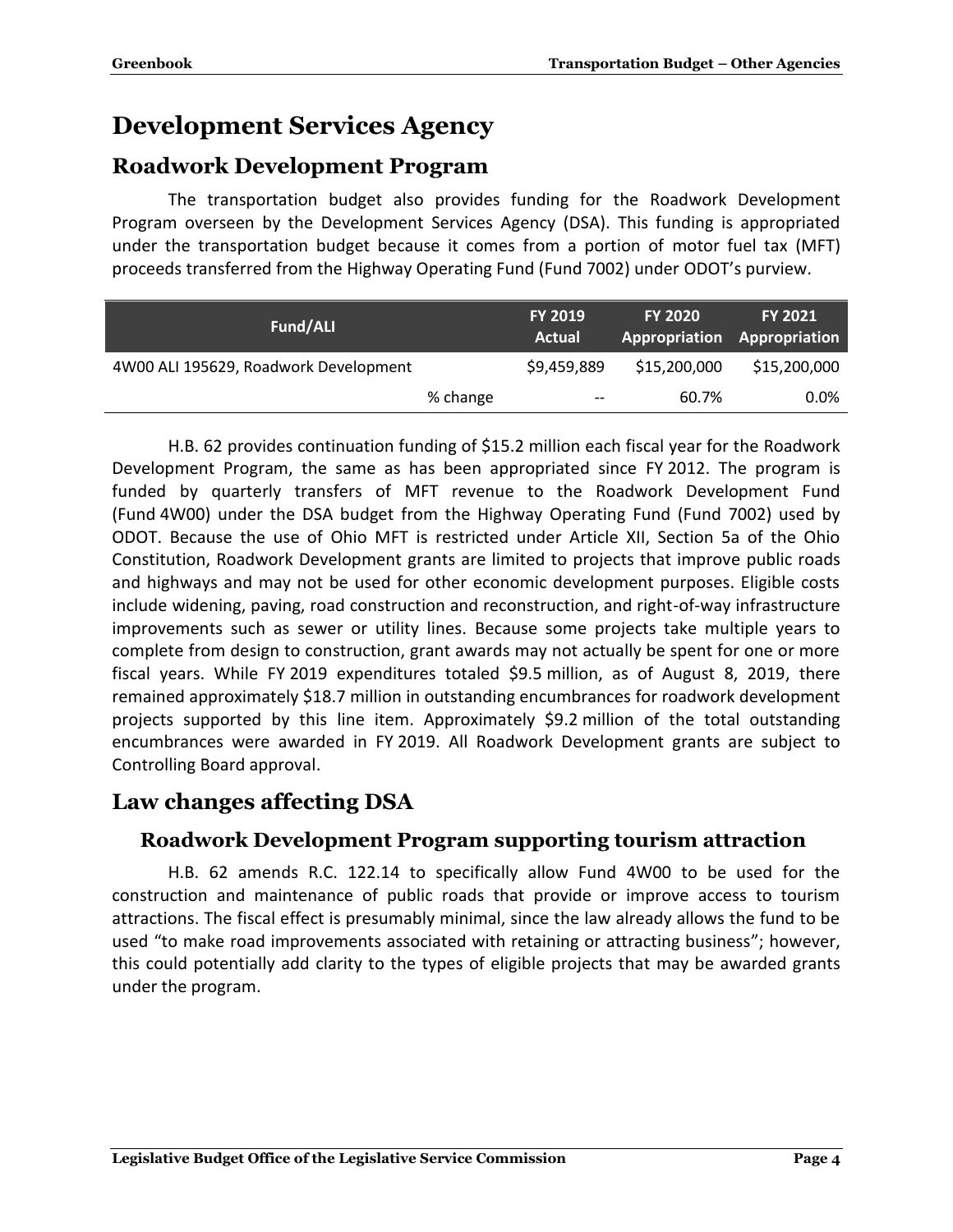## <span id="page-6-0"></span>**Ohio Turnpike Infrastructure Commission**

## <span id="page-6-1"></span>**Overview**

The Ohio Turnpike Infrastructure Commission (OTIC) is a state agency but is not appropriated money from any state funds included within the transportation or main operating budget bills. However, R.C. 5537.17 requires the Commission to submit its proposed budget to the Office of Budget and Management, the General Assembly, and LSC.

OTIC is overseen by a ten-member board charged with funding and maintaining the Ohio Turnpike that spans northern Ohio. A 241-mile east-west toll road built during the 1950s, the Turnpike is marked as portions of three federal interstate highways, stretching from eastern Ohio on I-76, running through most of northern Ohio on I-80, and ending at the western boundary of Ohio on I-90. The principal source of revenue covering operating and capital expenses is toll revenue. OTIC contracts with the Ohio State Highway Patrol (District 10) to provide law enforcement and motorist assistance along the Turnpike. As of the end of CY 2018, OTIC employed a staff of 695 full-time and 223 part-time employees, for a total of 918 employees overall.

## <span id="page-6-2"></span>**Law changes affecting OTIC**

The main operating budget bill for the FY 2020-FY 2021 biennium, H.B. 166 of the 133 $^{\text{rd}}$ General Assembly, contains enacted provisions that affect OTIC. Because LSC does not produce an OTIC Greenbook for the main operating budget bill, these provisions are analyzed below.

## <span id="page-6-3"></span>**Contracting authority**

H.B. 166 amends permanent law related to the way OTIC may solicit and enter into contracts for construction or the acquisition of goods and services. The first of these statutory changes authorizes the Commission to use a value-based selection process for design-build projects. Current law required OTIC to select the lowest and most responsible bidder for these projects. This change could result in higher upfront costs for the projects where this value-based contract selection technique is used, but might also lead to savings in construction project costs.

The second of these statutory changes allows the Commission to enter into a competitive proposal process for contracts that provide goods or services. This authorization is available only when OTIC determines that competitive bidding is not practical or advantageous. The third change related to the OTIC contracting process allows the Commission to enter into contracts for the purchase of equipment, materials, and services without public advertising if OTIC needs the contract for (1) a temporary bridge, (2) temporary emergency repairs involved with inclement weather, or (3) in response to some other extraordinary emergency. The bill raises the contract threshold for when a bond is required for goods and services, from \$150,000 to \$500,000. Finally, H.B. 166 allows the Commission to use a shorter form of public notice, and removes the requirement that all notices appear in a Franklin County newspaper. Together these latter provisions would result in potentially decreased costs, but are dependent on the circumstances when the Commission chooses to employ alternative contract bidding processes.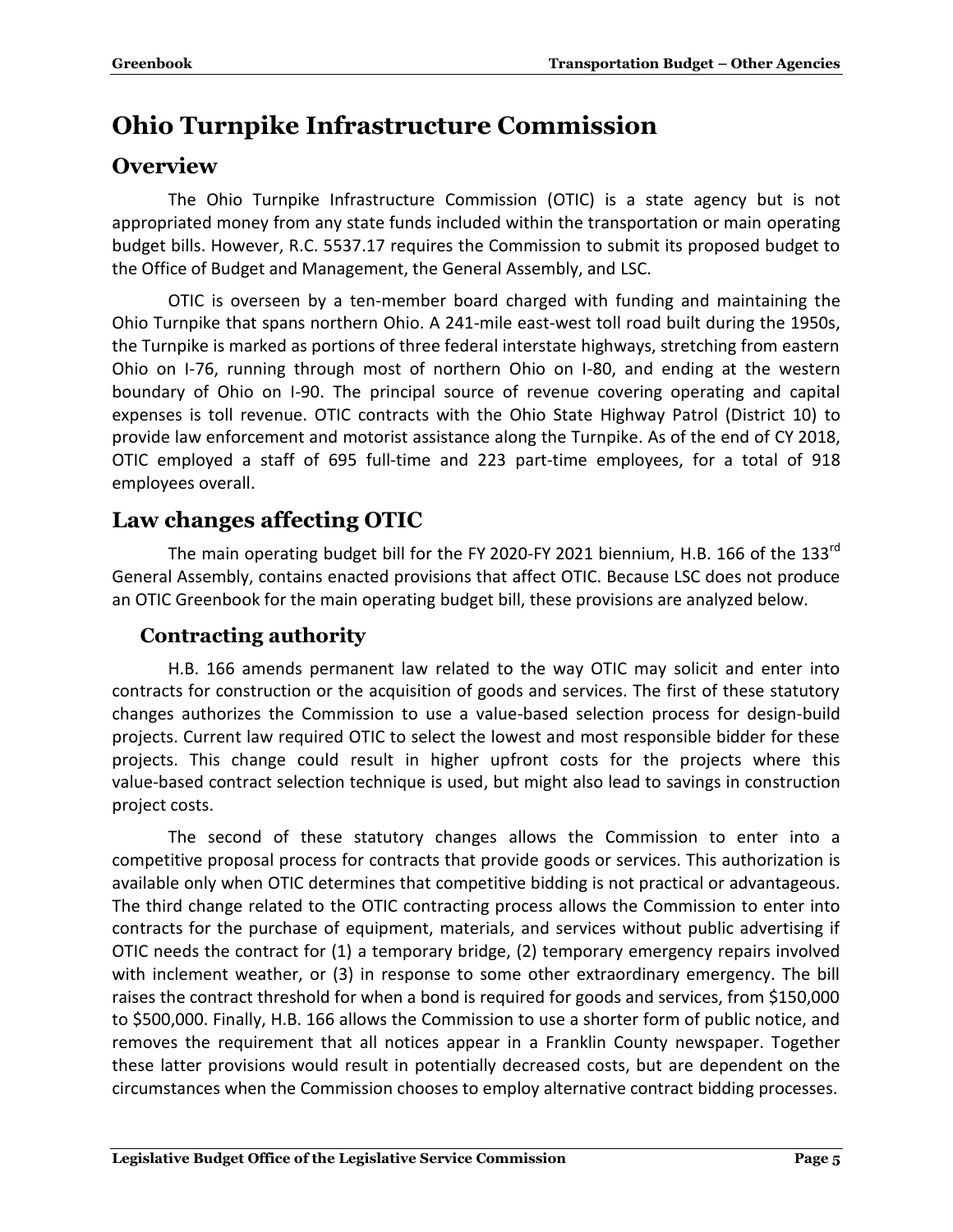#### <span id="page-7-0"></span>**Audits and financial reports**

Under current law, the Auditor of State is required to make an unannounced audit of the Commission's accounts and transactions on an annual basis. H.B. 166 instead requires these unannounced audits on a biennial basis. H.B. 166 also removes a requirement that OTIC submit an annual report by July 1 of each year comprising a financial statement of the prior calendar year to the Governor and General Assembly, and instead requires OTIC to submit a Comprehensive Annual Financial Report of the prior calendar year. This may result in some administrative savings, as OTIC already produces a Comprehensive Annual Financial Report annually.

#### <span id="page-7-1"></span>**OTIC operating and capital budgets for CY 2019**

This section describes the Commission's financing and operation of the Ohio Turnpike itself. Toll charges pay for nearly all of the costs to operate the toll service plazas, maintain and repair the road, and pay for safety and other costs relating to the roadway.

#### <span id="page-7-2"></span>**Operating budget**

OTIC's CY 2019 operating budget was adopted in mid-December 2018 under Resolution 72-2018. The table below displays actual operating revenues and expenditures for CY 2017 and CY 2018, as well as the amounts budgeted for CY 2019. Revenue is projected to be \$360.1 million in CY 2019, or approximately 2.0% more than the \$353.2 million recorded in CY 2018. Tolls make up 89% of all operating revenue, and account for a \$14.5 million (4.7%) rise in receipts projected between CY 2018 and CY 2019. Operating expenditures are slated to increase by approximately 1.9%, from \$127.4 million in CY 2018 to \$129.8 million in CY 2019.

Net operating profits are used to finance OTIC's capital improvement program, including both the bonds issued to fund Turnpike capital projects and the additional bond debt for ODOT infrastructure projects. Of the \$230.3 million in expected CY 2019 operating profits, OTIC has committed (1) approximately \$131.2 million to debt service payments, (2) around \$94.2 million for transfer to capital funds that support construction and maintenance projects on the Ohio Turnpike, and (3) the remaining \$4.9 million for transfers to other nonoperating funds.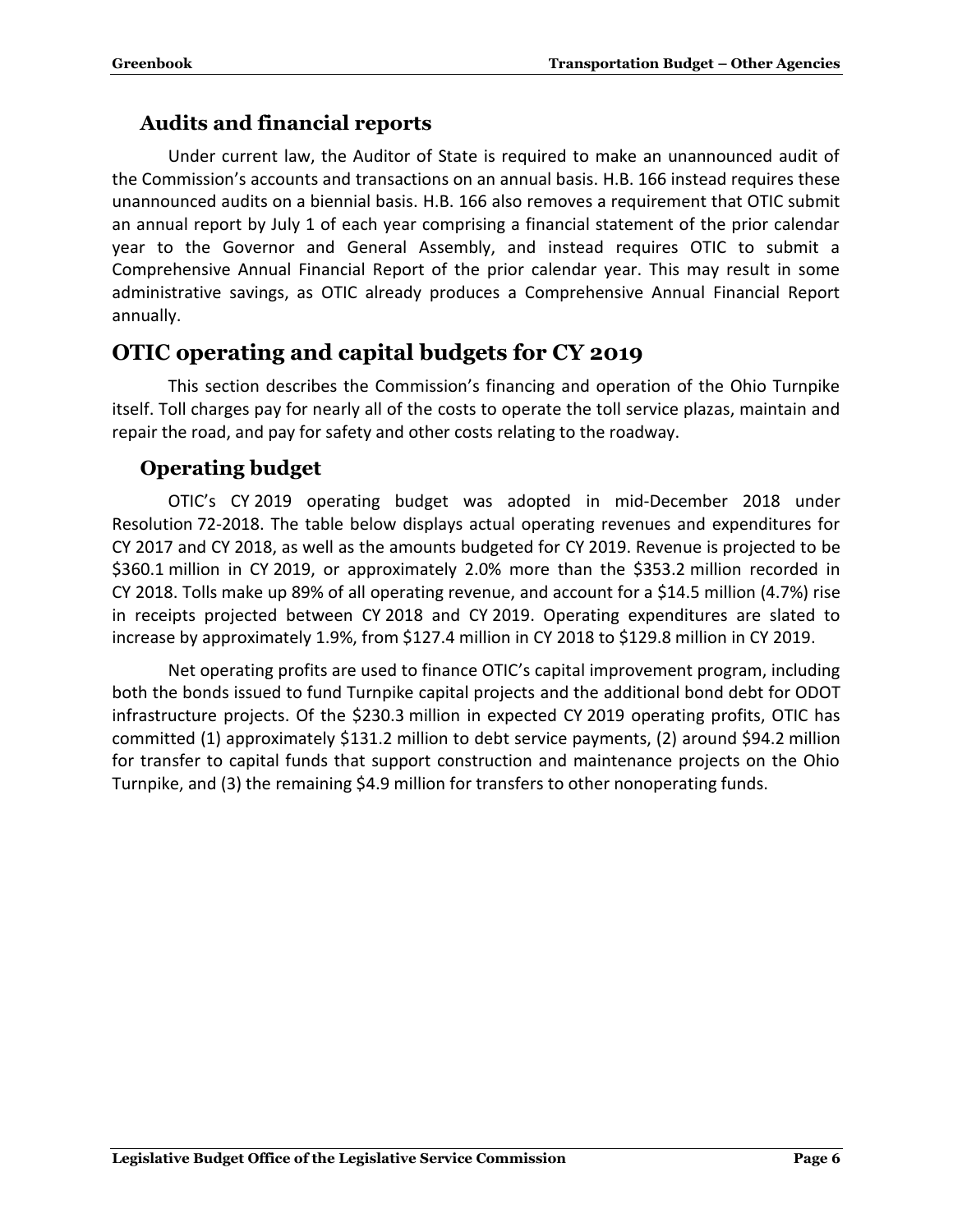| Table 1. OTIC Operating Budgets, CY 2017-CY 2019 (in \$ millions) |                                                                             |         |                              |       |  |  |  |
|-------------------------------------------------------------------|-----------------------------------------------------------------------------|---------|------------------------------|-------|--|--|--|
| <b>Column Heading</b>                                             | <b>CY 2019</b><br>CY 2017 Actual<br>CY 2018 Actual<br><b>Adopted Budget</b> |         | % of Total<br>CY 2019 Budget |       |  |  |  |
| <b>Revenue Sources</b>                                            |                                                                             |         |                              |       |  |  |  |
| Tolls                                                             | \$295.8                                                                     | \$306.0 | \$320.5                      | 89.0% |  |  |  |
| Concessions                                                       | \$17.1                                                                      | \$17.3  | \$16.6                       | 4.6%  |  |  |  |
| <b>Investment Earnings</b>                                        | \$4.7                                                                       | \$16.7  | \$13.9                       | 3.9%  |  |  |  |
| Other                                                             | \$9.0                                                                       | \$9.7   | \$6.1                        | 1.7%  |  |  |  |
| <b>Fuel Tax Allocation</b>                                        | \$3.0                                                                       | \$3.5   | \$3.0                        | 0.8%  |  |  |  |
| <b>Total Revenue</b>                                              | \$329.6                                                                     | \$353.2 | \$360.1                      |       |  |  |  |
| <b>Operating Expenditures</b>                                     |                                                                             |         |                              |       |  |  |  |
| Services and Toll<br>Operations                                   | \$61.4                                                                      | \$58.5  | \$57.9                       | 44.6% |  |  |  |
| Roadway and<br>Structure<br>Maintenance                           | \$43.9                                                                      | \$42.8  | \$44.2                       | 34.1% |  |  |  |
| Traffic Control,<br>Safety, Patrol, and<br>Communications         | \$13.7                                                                      | \$13.6  | \$14.6                       | 11.3% |  |  |  |
| Administration and<br>Insurance                                   | \$12.6                                                                      |         | \$13.1                       | 10.1% |  |  |  |
| <b>Total Expenditures</b>                                         | \$131.6                                                                     | \$127.4 | \$129.8                      |       |  |  |  |
| <b>Net Operating Profit</b>                                       | \$198.0                                                                     | \$225.8 | \$230.3                      |       |  |  |  |

#### <span id="page-8-0"></span>**Capital budget**

Also, in December 2018, OTIC adopted Resolution 73-2018, outlining a \$198.3 million capital budget outlining a spending plan for maintenance and construction along the Ohio Turnpike for CY 2019. Under the resolution, the Commission approved approximately \$184.4 million for certain capital projects, and the remaining \$14.0 million is set aside for unidentified capital funding needs that may arise. The table below breaks down the capital program costs for CY 2019 by purpose.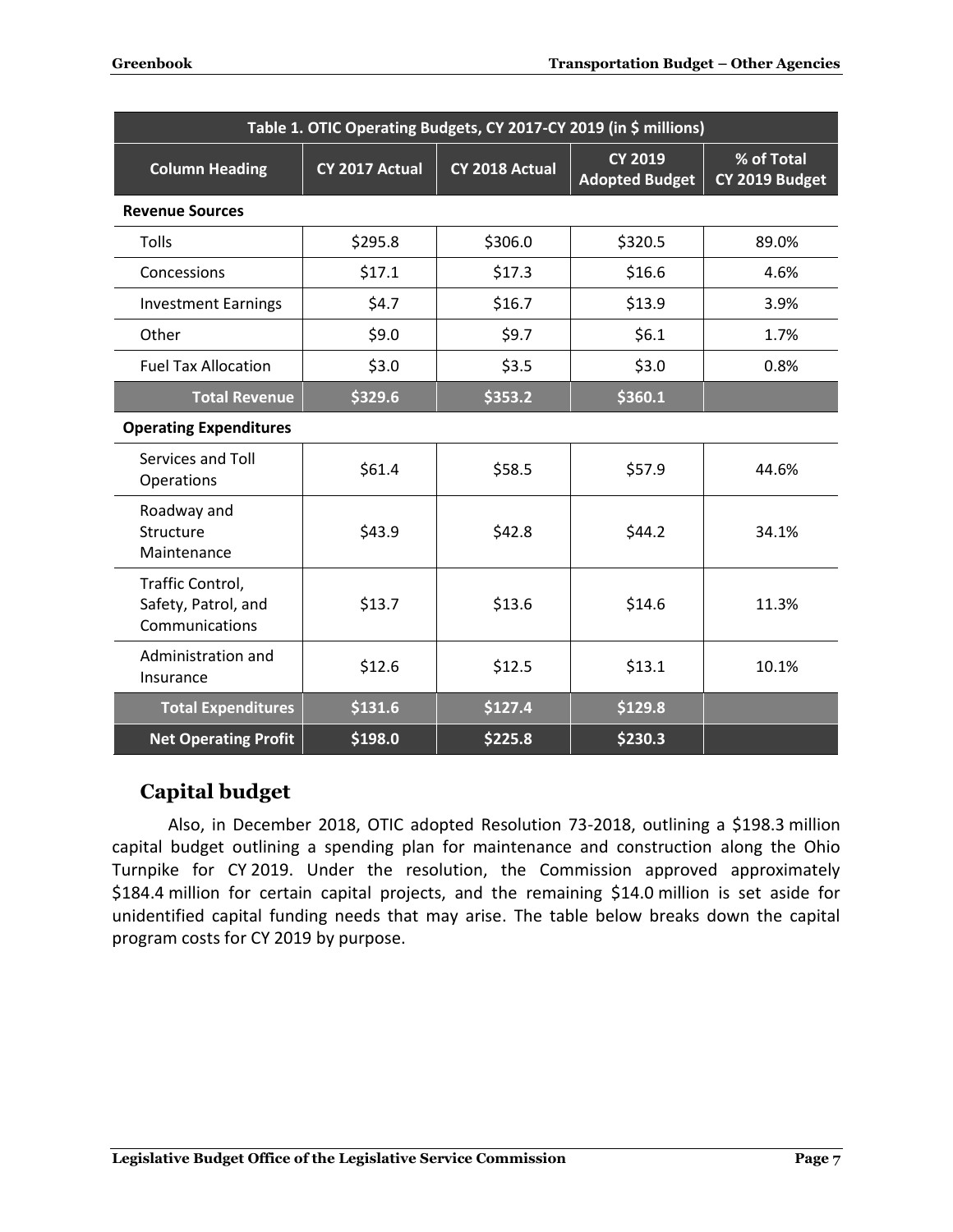| Table 2. OTIC Capital Program Allocations, CY 2019 |                                          |                                     |  |  |  |  |
|----------------------------------------------------|------------------------------------------|-------------------------------------|--|--|--|--|
| <b>Capital Program</b>                             | <b>Amount Allocated</b><br>(\$ millions) | % of Total<br><b>Capital Budget</b> |  |  |  |  |
| Toll Collection System Modernization               | \$56.2                                   | 28.3%                               |  |  |  |  |
| <b>Bridge Repair and Resurfacing</b>               | \$42.3                                   | 21.3%                               |  |  |  |  |
| Pavement Replacement                               | \$41.5                                   | 20.9%                               |  |  |  |  |
| Road Resurfacing                                   | \$19.0                                   | 9.6%                                |  |  |  |  |
| <b>Equipment and Facilities</b>                    | \$15.9                                   | 8.0%                                |  |  |  |  |
| <b>Small Projects and Others</b>                   | \$7.5                                    | 3.8%                                |  |  |  |  |
| Service Plaza Improvements                         | \$1.9                                    | 1.0%                                |  |  |  |  |
| Uncommitted                                        | \$14.0                                   | 7.1%                                |  |  |  |  |
| Total                                              | \$198.3                                  |                                     |  |  |  |  |

The Toll Collection System Modernization Program is the largest single planned expenditure for CY 2019, at \$56.2 million, or 28.3% of the overall capital budget. The modernization project is slated to begin in 2019 and be completed in 2022, and entails the addition of two new toll plazas, the removal of nine others, the removal of nearly all E-ZPass toll lane entrance and exit gates, and some other improvements. The total project cost is projected to be around \$190 million to \$220 million. In the long run, OTIC estimates savings of \$257 million in operating costs from these improvements over 30 years.

Core maintenance, including road and bridge repair, replacement, and resurfacing, together make up about \$102.8 million in planned spending, or 51.8% of capital costs for CY 2019. Rounding out capital expenses and accounting for \$39.3 million, or 19.9% of the capital budget, are expenditures for maintenance vehicles and equipment, toll and service plaza upgrades, computer and communications equipment, and slope and drainage repairs.

Altogether, this CY 2019 capital budget of \$198.3 million is a significant increase when compared to the \$133.9 million in budgeted capital dollars for CY 2018 and \$121.4 million in CY 2017. The increase in CY 2019 is due to the Toll Collection System Modernization Program combined with the Pavement Replacement Program costs. Due mainly to these increased outlays, capital costs will average about \$175 million per year from CY 2019 to CY 2022. After CY 2022, capital program costs are projected to go back down to about \$145 million per year.

#### **Long-Term Capital Improvement Program**

<span id="page-9-0"></span>The Commission estimates that approximately \$1.7 billion will have been spent on capital improvements on the Ohio Turnpike in the 11-year period between CY 2019 and CY 2029. Specifically, OTIC forecasted that approximately \$700 million (41%) will be used for pavement replacement, \$350 million (21%) will be allocated for bridge rehabilitation and reconstruction, \$305 million (18%) will go toward resurfacing and repaving, and \$345 million (20%) will be spent on other capital costs.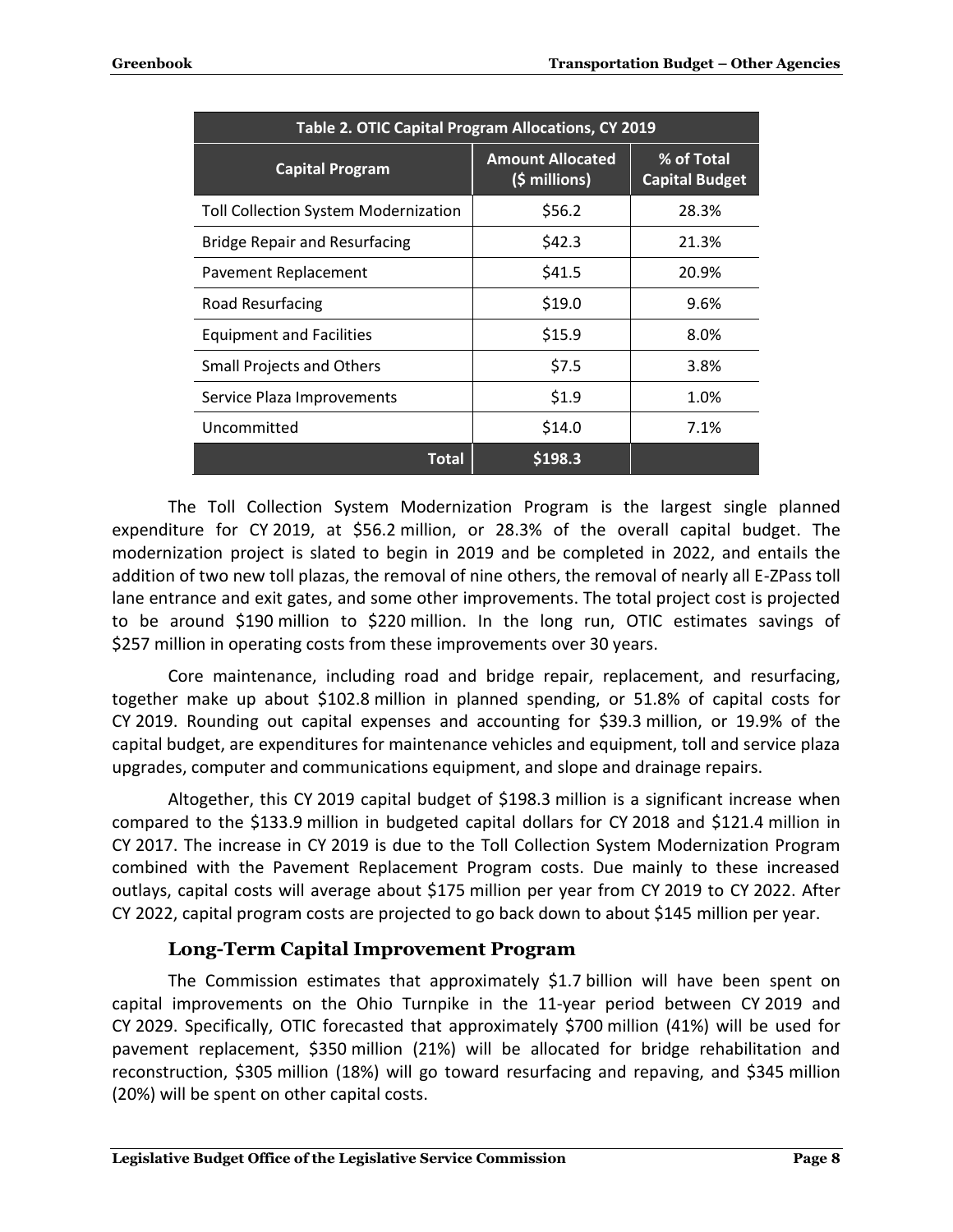## <span id="page-10-0"></span>**Other provisions**

## <span id="page-10-2"></span><span id="page-10-1"></span>**Department of Taxation**

#### **Increase to the Ohio motor fuel tax and other tax changes**

H.B. 62 increases the tax rates on motor fuels. Through FY 2019, the motor fuel tax (MFT) on gasoline and diesel was 28¢ per gallon. H.B. 62 increased the tax to 38.5¢ per gallon for gasoline and diesel to 47¢ per gallon, effective July 1, 2019. These increases are expected to generate approximate \$865 million in additional revenue in FY 2020. A majority of this revenue, 55%, would be used by ODOT, while the remaining 45% of revenue is to be distributed to political subdivisions under a formula. The bill also changes the MFT law in various other ways, such as subjecting compressed natural gas (CNG) to the MFT, and updating the reimbursement rate for school districts and other local entities. Part I of the Greenbook for H.B. 62 provides more analysis of MFT receipts and the distribution of revenue.

H.B. 62 also increases the amount of the state earned income tax credit (EITC) from 10% to 30% of the taxpayers EITC for taxable years starting in CY 2019. This is projected to result in a \$38 million decrease in state tax receipts. Another provision exempts motor fuel purchased for use to power a refrigeration unit from the state sales tax. These two provisions are analyzed in more detail in the Department of Taxation Greenbook for H.B. 166.

## <span id="page-10-4"></span><span id="page-10-3"></span>**Office of Budget and Management**

#### **Transportation budget bill submission to the General Assembly**

The Office of Budget and Management (OBM) assists the Governor in preparing budgets. H.B. 62 requires the Governor to submit the biennial transportation budget to the General Assembly no later than four weeks after the General Assembly's organization. A similar requirement applies in ongoing law to the main operating budget, but that requirement is modified in the first year of a new Governor's administration. The H.B. 62 change thereby affects the timing of submitting the transportation budget only in the first year of a new Governor's term.

#### <span id="page-10-5"></span>**27th pay period in FY 2020**

H.B. 62 enables OBM to authorize additional expenditures in FY 2019 to pay agency payroll costs for the pay period ending June 22, 2019, which were not included in appropriations to agencies in FY 2019. The transportation budget also establishes appropriations for any expenditures authorized by OBM for this purpose, and allows OBM to transfer cash between funds if necessary to make these expenditures and to reimburse funds from which cash was so transferred.

Typically there are 26 pay periods per fiscal year for the vast majority of state employees (those receiving biweekly paychecks). In FY 2020, there will be 27 pay periods. The authority granted in this section allows OBM to pay for the extra pay period at the end of FY 2019, if cash is available, instead of, under the normal payment schedule, agencies paying for the  $27<sup>th</sup>$  paycheck for state employees in FY 2020.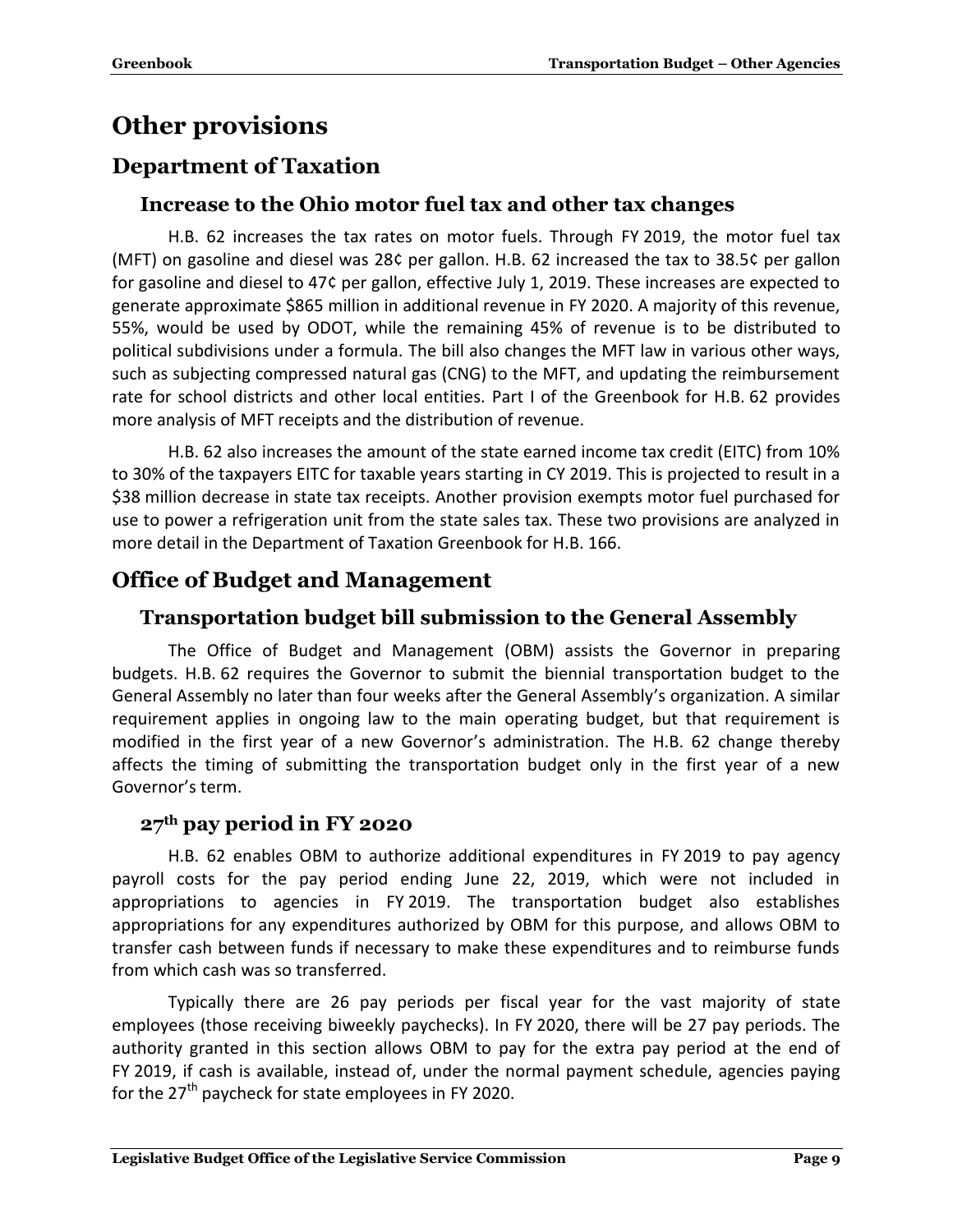## <span id="page-11-1"></span><span id="page-11-0"></span>**Bureau of Workers' Compensation**

#### **Motor carrier independent contractor agreements**

H.B. 62 exempts, under certain conditions, an individual operator of a vehicle or vessel performing services for a motor carrier that transports property from coverage under the state Minimum Wage Law, the Overtime Law, the Workers' Compensation Law, and the Unemployment Compensation Law. Requirements for the exemption include all of the following: (1) the individual owns or leases the vehicle or vessel (including a bona fide lease agreement<sup>3</sup>) that is used in performing the services for the carrier, (2) the individual is responsible for supplying the necessary personal services to operate the vehicle or vessel used to provide the service, (3) the individual is compensated based on factors related to work performed and not based on the hours or time expended, (4) the individual substantially controls the means and manner of performing the services, (5) the individual enters into a written contract with the carrier that describes the relationship between the individual and the carrier as that of an independent contractor and not an employee, (6) the individual is responsible for substantially all of the principal operating costs of the vehicle or vessel used to provide the service, with specified exceptions, and (7) the individual is responsible for any economic loss or economic gain from the arrangement with the carrier.

However, H.B. 62 also allows a motor carrier to elect coverage under the Minimum Wage Law, Overtime Law, Workers' Compensation Law, or Unemployment Compensation Law for an individual who is exempt from coverage under the act because the individual satisfies the conditions listed above. The exemption under the act does not apply to cases pending on July 3, 2019 (the provision's effective date).

In addition, H.B. 62 excludes an individual performing certain services exempt from coverage under the Federal Unemployment Tax Act (FUTA) (services performed in the employment of the state and its political subdivisions, federally recognized Indian tribes, or nonprofit organizations exempt from federal income tax under section 501(c)(3) of the Internal Revenue Code) from being considered an independent contractor under the act's motor carrier independent contractor provisions (FUTA requires that state unemployment compensation systems cover those services to receive the full FUTA tax credit for employers in that state).

## <span id="page-11-3"></span><span id="page-11-2"></span>**Department of Agriculture**

#### **Motor fuel tax notices**

 $\overline{a}$ 

H.B. 62 enacts the Ohio Fuel Transparency Act and requires the federal and state excise taxes imposed on each gallon of gasoline to be displayed at a retail gas station in one of the following manners, as chosen by the gas station's owner: (1) on video monitors visible to fuel pump users, on customer receipts, or on a notice displayed conspicuously at the entrance to the service station, or (2) on a sticker produced by the Department of Agriculture and affixed on the gas station's fuel pumps by either county auditors or municipal sealers who currently are

 $3$  A bona fide lease agreement does not include an agreement between the individual and the motor carrier transporting property for which, or on whose behalf, the individual provides services and limits consideration of the factor to the vehicle or vessel involved.

**Legislative Budget Office of the Legislative Service Commission Page 10**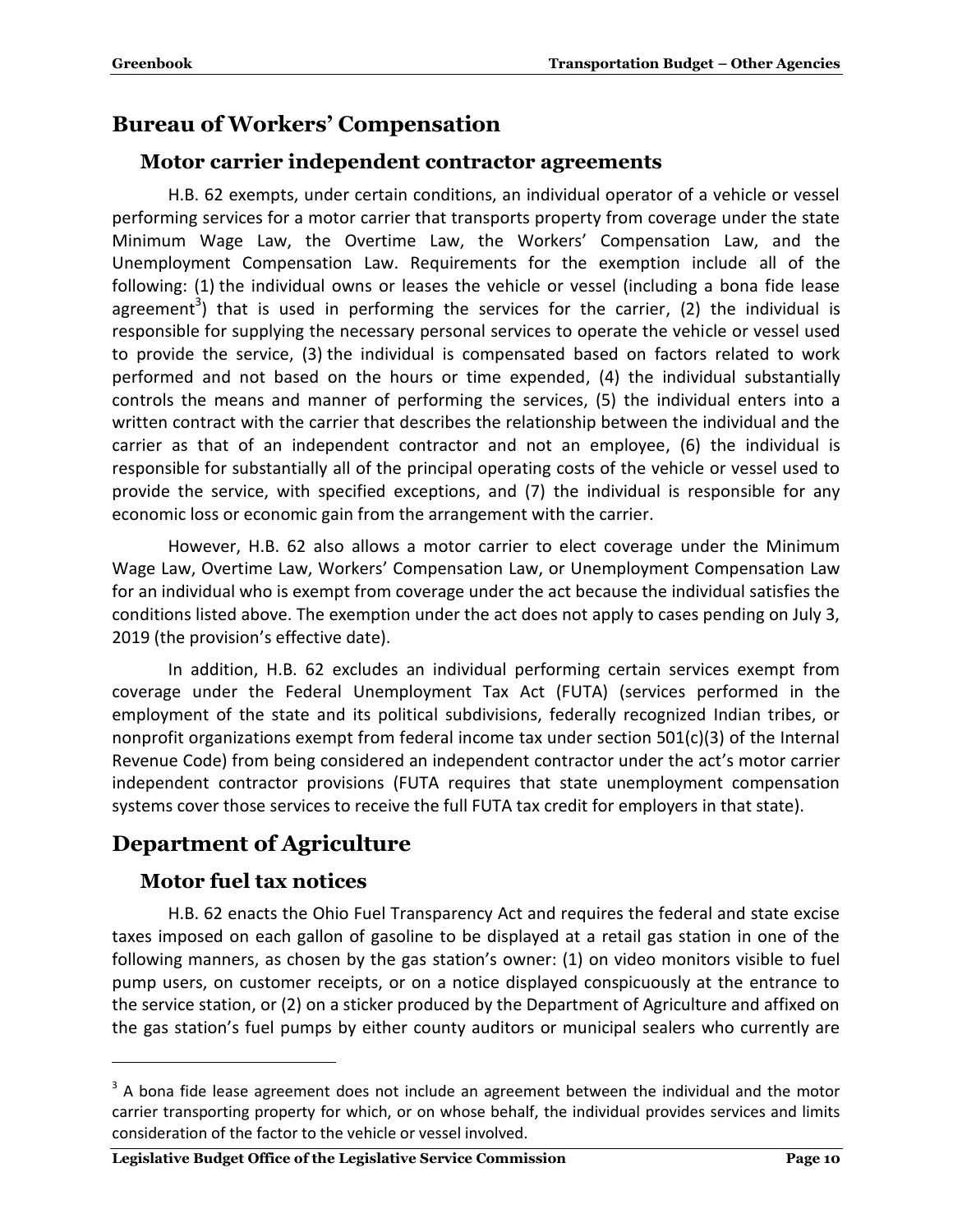responsible for inspecting those pumps. If the latter option is chosen by gas station owners, the Department will incur costs to design and produce the stickers. To date, the Department has received 53,473 sticker requests and estimates that the cost to produce them will be around 13¢ per sticker. As of August 2019, the Department was still going through the process of selecting a vendor to design and produce the stickers. This cost will be paid from GRF line item 700412, Weights and Measures.

## <span id="page-12-1"></span><span id="page-12-0"></span>**Auditor of State**

#### **Audits of ODOT and regional transit authorities**

H.B. 62 contains a provision which requires the Auditor of State to complete a performance audit of ODOT by January 1, 2020, pursuant to Chapter 117 of the Revised Code. The Auditor of State would simply include ODOT as one of its selected four agencies to receive a performance audit in accordance with Chapter 117 of the Revised Code, thereby not requiring any additional auditing as a result of this provision.

The bill further requires the Auditor of State, at least once a year, to audit the accounts and transactions of one large and two small regional transit authorities. In accordance with current performance audit procedures, the selected regional transit authorities would pay the costs of this performance audit. These payments would be deposited into the Public Audit Expense – Local Government Fund (Fund 4220).

## <span id="page-12-3"></span><span id="page-12-2"></span>**Department of Natural Resources**

## **Capital appropriation**

H.B. 62 includes provisions amending H.B. 529 of the 132<sup>nd</sup> General Assembly, the capital budget for the FY 2019-FY 2020 capital biennium, to provide capital funding for repairs to the Kenny Road dock on North Bass Island (Ottawa County). To support the project, H.B. 62 increases appropriations under Parks and Recreation Improvement Fund (Fund 7035) capital appropriation item C725R3, State Parks Renovations/Upgrades by \$500,000. To provide cash necessary to support the increased appropriation, the bill also increases the amount of bonds the Treasurer of State may issue to support costs paid by Fund 7035.

## <span id="page-12-5"></span><span id="page-12-4"></span>**Local governments**

## **Traffic law photo monitoring**

With regard to traffic law photo-monitoring devices, H.B. 62 does the following:

- Grants municipal and county courts original and exclusive jurisdiction over every civil action concerning a traffic law violation within the court's territory, including those civil actions involving a traffic law photo-monitoring device ("traffic camera").
- Requires all filings, affidavits, and forms concerning a civil traffic law violation involving a traffic camera to be handled by the municipal or county court with jurisdiction over the civil action.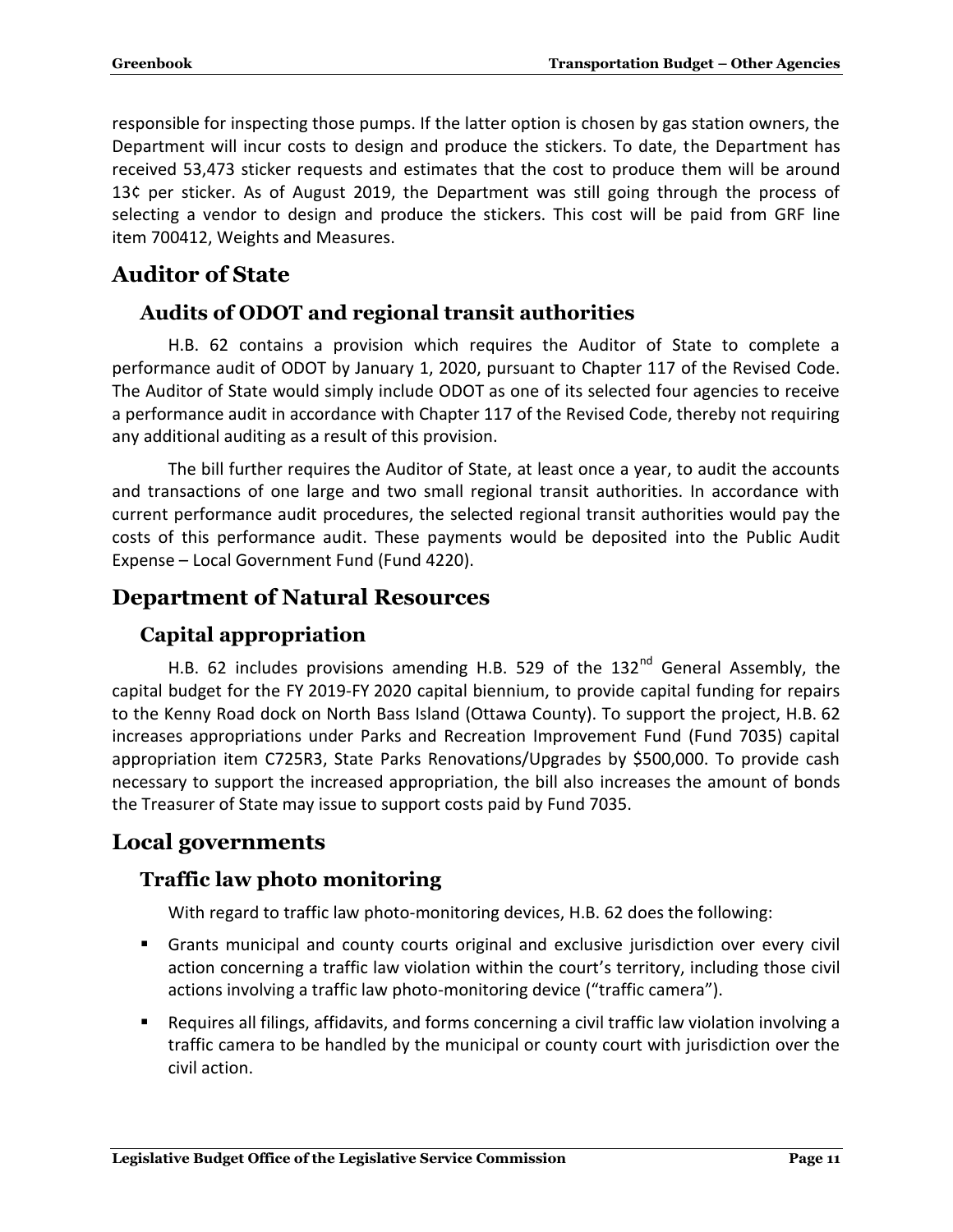- Specifies that the court with jurisdiction must require a local authority bringing a civil action concerning a traffic law violation involving a traffic camera to make an advance deposit of all filing fees and court costs, except for violations in a school zone.
- Requires local authorities that operate traffic cameras to report information on traffic fines on an annual basis with the Tax Commissioner.
- Reduces Local Government Fund (LGF) payments to all local authorities that collect fines from operating traffic cameras regardless of whether a local authority is complying with the state's traffic camera laws.
- Ceases LGF payments to local authorities that fail to comply with reporting requirements for the term of noncompliance.
- Reimburses local authorities for the portion of LGF reductions attributed to traffic camera fines collected on violations in school zones.
- Requires LGF money withheld from a local authority to be earmarked for use by ODOT "to enhance public safety" on roads and highways within the same transportation district.

These above-described provisions would reduce LGF distributions to certain political subdivisions. The reduction would depend on their reported fine collections from using traffic cameras, with any revenue loss dependent upon the amount of fine collections from using traffic cameras of each noncomplying political subdivision. The amount of revenue credited to the Ohio Highway and Transportation Safety Fund would also depend on the amount of LGF payments withheld from noncomplying subdivisions. The number of traffic-related civil violations processed each year by certain municipal and county courts will increase, the cost of which is uncertain, but may be offset to some degree by the collection of local court costs and fees. Both court revenues and local authority expenditures will increase by requiring filing fees and court costs to be paid as an advance deposit by the local authority to the relevant municipal or county court.

#### <span id="page-13-0"></span>**County transit system funding**

The bill specifies that funds expended for social services in a county may be used as the local match needed to obtain state or federal funds for the county transit system. The bill defines "social services" as services for (1) senior citizens, (2) persons with developmental disabilities, (3) programs funded in whole or in part by federal funds provided under the Community Development Block Grant (CDBG) Program, and (4) individuals, families, and communities that assist the overall social well-being. Finally, the bill specifies that funds raised by a county tax levy may be used as local transit matching money only to the extent that such use is consistent with the purpose of the tax levy, and does not jeopardize the state's or county's eligibility for federal funding for one or more purposes. The provision requires the county transit system to enter into agreements with the other local agency to administer the funds.

Overall, this change is permissive if county transit systems choose to pursue this local matching funding mechanism, and the other local agencies agree to the arrangement. If this authority were used, it could result in greater access to federal or state transit funding for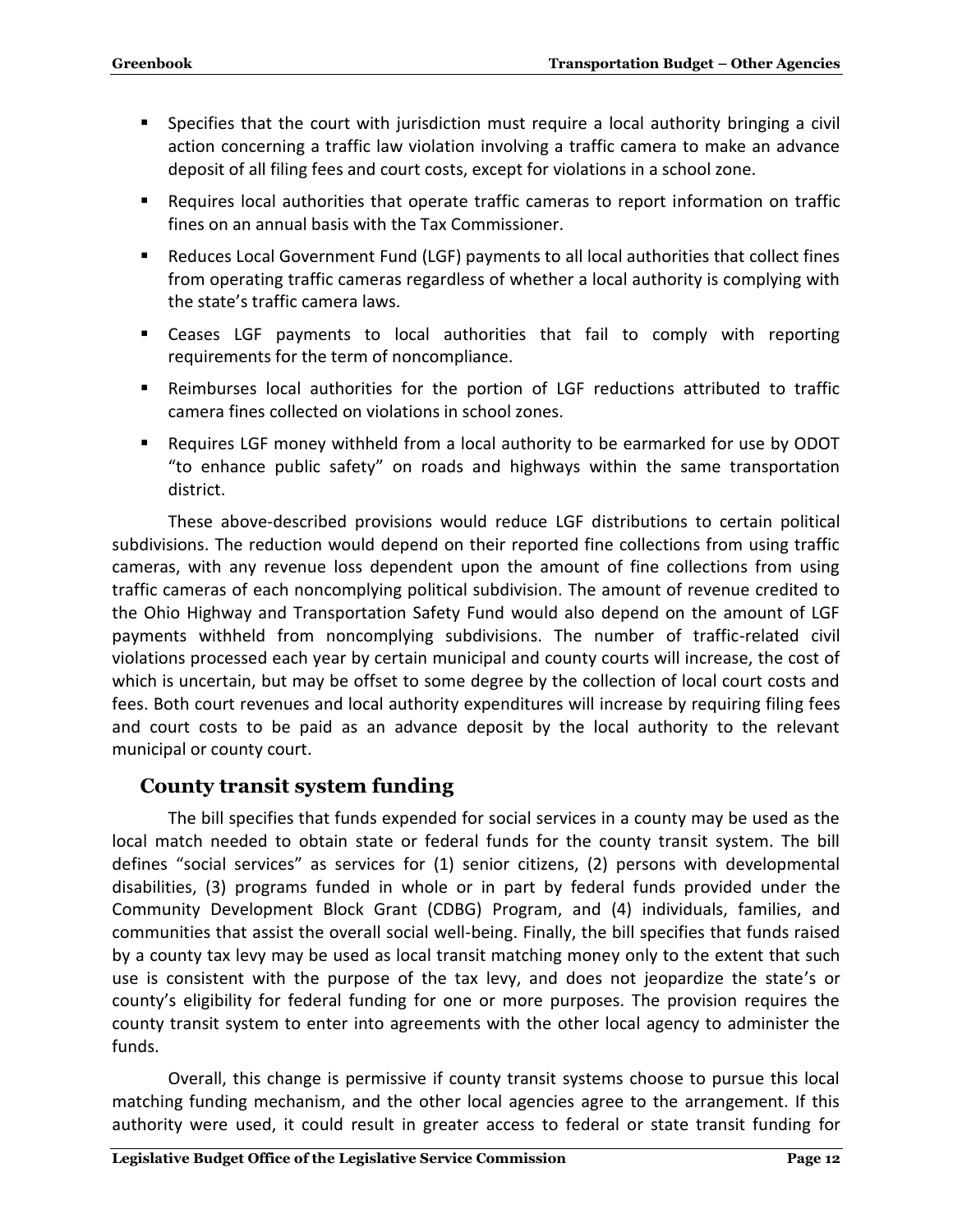certain county transit systems. Approximately 28 of the 61 transit systems in Ohio are county transit systems.

#### <span id="page-14-0"></span>**Authority to levy taxes for infrastructure projects – Southwest Ohio Regional Transit Agency**

H.B. 62 authorizes a transit authority to levy a tax specifically for infrastructure projects involving building and maintaining county, municipal, or township roads related to the provision of service by the authority, provided that funding such projects is not the sole purpose of the tax. The bill limits this authority to regional transit authorities in a county with a population between 750,000 and 900,000 in the most recent federal decennial census. This means that only the Southwest Ohio Regional Transit Authority (SORTA), which covers the Cincinnati metropolitan area, is affected by this provision.

H.B. 62 lays out several requirements outlining the process by which SORTA would be able to levy the taxes and use the tax revenue, provided that voters ultimately approve the tax in an election. The fiscal effect of this provision is potentially more local tax revenue to SORTA, the amount of which will depend on the tax to be levied and the terms of the agreements between transit authorities and other political subdivisions.

#### <span id="page-14-1"></span>**Pupil transportation by chartered nonpublic schools**

Under continuing law, the governing authority of a chartered nonpublic school may charge parents or guardians a fee to transport students to and from school, as long as the vehicle was not purchased with state or federal funds. H.B. 62 allows chartered nonpublic schools, under the same circumstances, to charge parents or guardians a fee to transport students to and from school-sponsored activities, including extracurricular activities. The bill also allows a chartered nonpublic school to own and operate, or contract with a vendor that supplies, a vehicle designed for up to nine passengers to transport students to and from school when a student does not live within 30 minutes of the school or the student's school district of residence has declared transportation for the student impractical. These provisions have no direct fiscal effect on the state or political subdivisions.

#### <span id="page-14-2"></span>**Designated Outdoor Refreshment Areas**

H.B. 62 eliminates the exemption to the Open Container Law that allows a person to possess an opened container of beer or intoxicating liquor while being in or on a motor vehicle within a Designated Outdoor Refreshment Area (DORA) when the motor vehicle is stationary and is not being operated in a lane of vehicular travel. Eliminating this exemption puts Ohio in compliance with federal law. Otherwise, Ohio could potentially be subject to limitations on the use of some federal transportation funds. Local law enforcement monitors the DORA requirements under continuing law. The Division of Liquor Control within the Department of Commerce issues liquor permits and approves other special circumstances where alcoholic beverages may be sold. This includes approval of DORA locations delimited by boundaries within municipalities where libations may be consumed in open containers. As of December 2018, there were 15 approved DORA locations statewide, as well as one pending DORA location.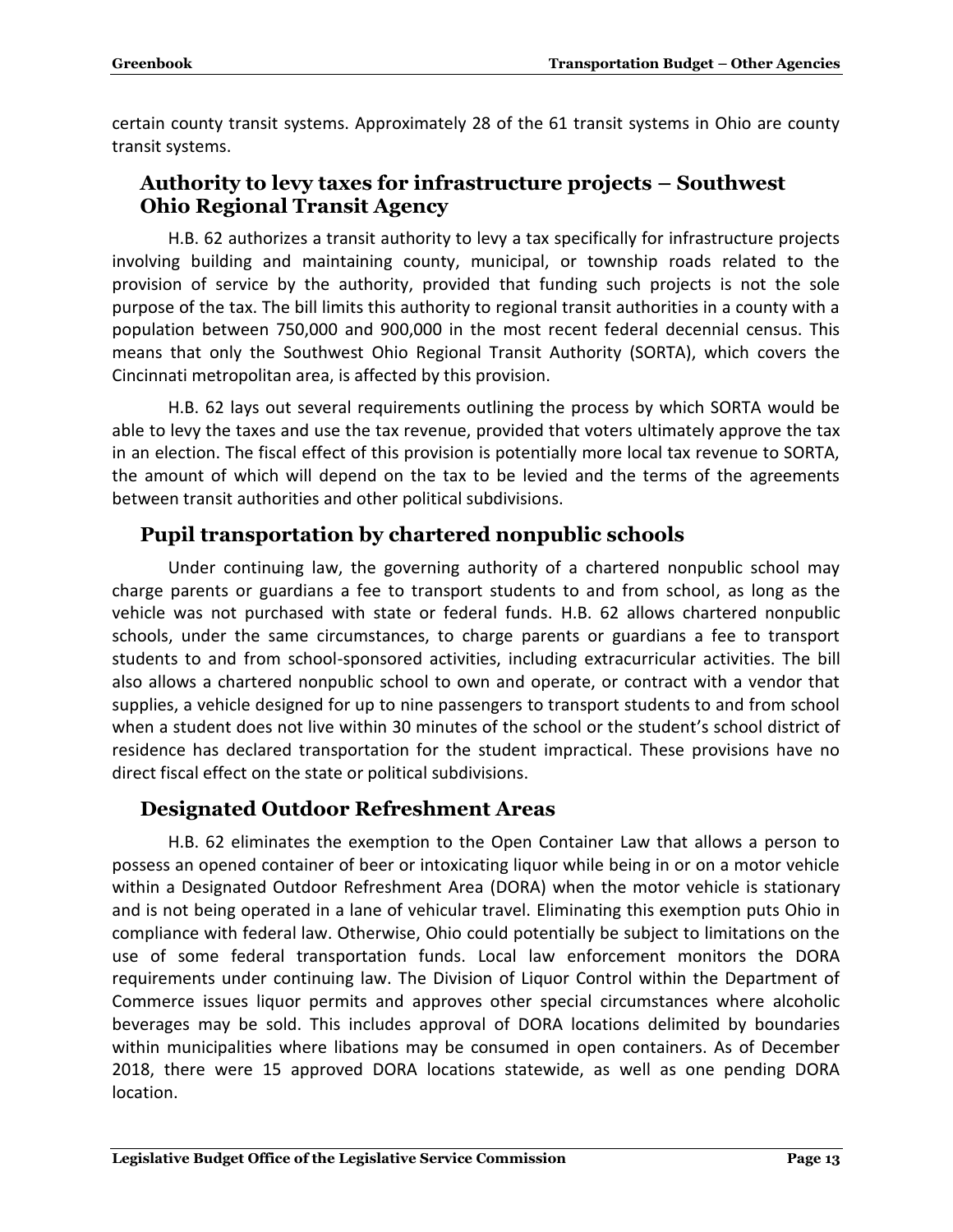#### <span id="page-15-0"></span>**County purchase of used supplies at a public auction**

The transportation budget act for the FY 2020-FY 2021 biennium exempts from competitive bidding any county purchase of used supplies including equipment, materials, and other tangible assets, made at a public auction. Counties that purchase used supplies at public auctions may see some savings through reduced purchase prices and a reduction in administrative costs associated with the competitive bidding process that they would otherwise undergo to purchase supplies.

#### <span id="page-15-1"></span>**Ambulance districts**

H.B. 62 authorizes a joint ambulance district to use its tax levy revenue to construct, or enter into a lease-purchase agreement to acquire buildings or equipment necessary for the district. This provision mirrors permissive authority in current law granted to joint police districts, joint fire districts, and township fire districts for the same purposes.

#### <span id="page-15-2"></span>**Board of Alcohol, Drug Addiction, and Mental Health Services**

H.B. 62 requires the Department of Mental Health and Addiction Services and a board of county commissioners to make initial appointments to a newly formed Board of Alcohol, Drug Addiction, and Mental Health Services from the members jointly recommended by the county's community mental health board and the alcohol and drug addiction services board, unless otherwise prohibited by law. There is no direct fiscal effect to the state or political subdivisions.

#### <span id="page-15-3"></span>**Simultaneous office holdings**

H.B. 62 allows for any elected officer of a county, township, or municipal corporation to simultaneously serve as a member or officer of the board of trustees of a transportation improvement district (TID) without that constituting the holding of incompatible offices. There is no apparent fiscal impact to this provision.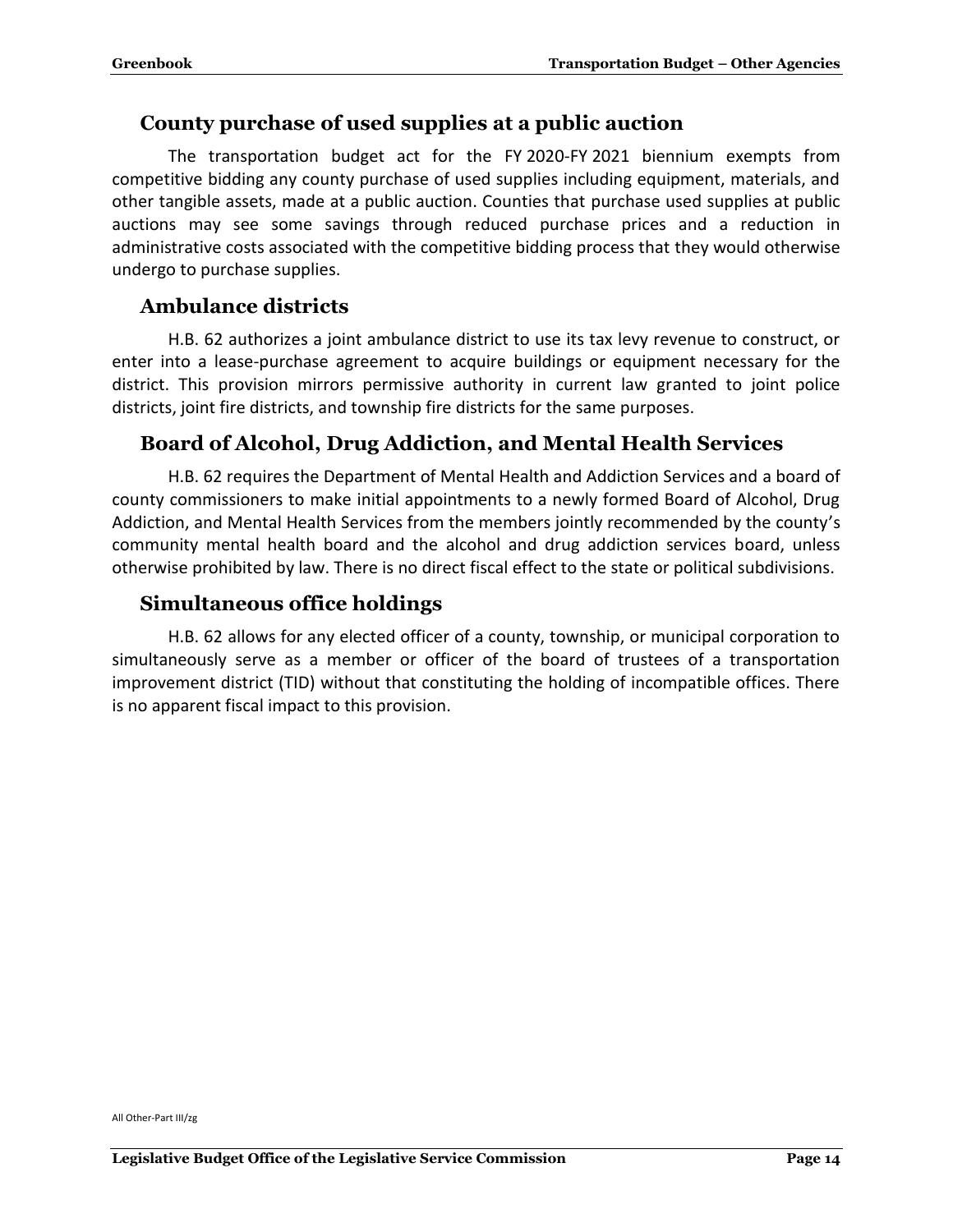## **FY 2020 - FY 2021 Final Appropriations**

## **All Fund Groups**

| <b>Line Item Detail by Agency</b>        |        | <b>FY 2018</b>                                       | <b>FY 2019</b> | <b>Appropriations</b><br><b>FY 2020</b> | FY 2019 to FY 2020<br>% Change | <b>Appropriations</b><br><b>FY 2021</b> | FY 2020 to FY 2021<br>% Change |           |
|------------------------------------------|--------|------------------------------------------------------|----------------|-----------------------------------------|--------------------------------|-----------------------------------------|--------------------------------|-----------|
| <b>Report For: Transportation Budget</b> |        |                                                      |                | <b>Version: As Enacted</b>              |                                |                                         |                                |           |
| <b>PWC</b>                               |        | <b>Public Works Commission</b>                       |                |                                         |                                |                                         |                                |           |
| 7052                                     | 150402 | Local Transportation Improvement Program - Operating | \$234,957      | \$242.992                               | \$374.938                      | 54.30%                                  | \$303.311                      | $-19.10%$ |
| 7052                                     | 150701 | Local Transportation Improvement Program             | \$52,479,238   | \$59.393.276                            | \$63,000,000                   | 6.07%                                   | \$63,000,000                   | 0.00%     |
|                                          |        | <b>Dedicated Purpose Fund Group Total</b>            | \$52,714,195   | \$59.636.268                            | \$63,374,938                   | 6.27%                                   | \$63.303.311                   | $-0.11%$  |
| <b>Public Works Commission Total</b>     |        | \$52,714,195                                         | \$59,636,268   | \$63,374,938                            | 6.27%                          | \$63,303,311                            | $-0.11%$                       |           |